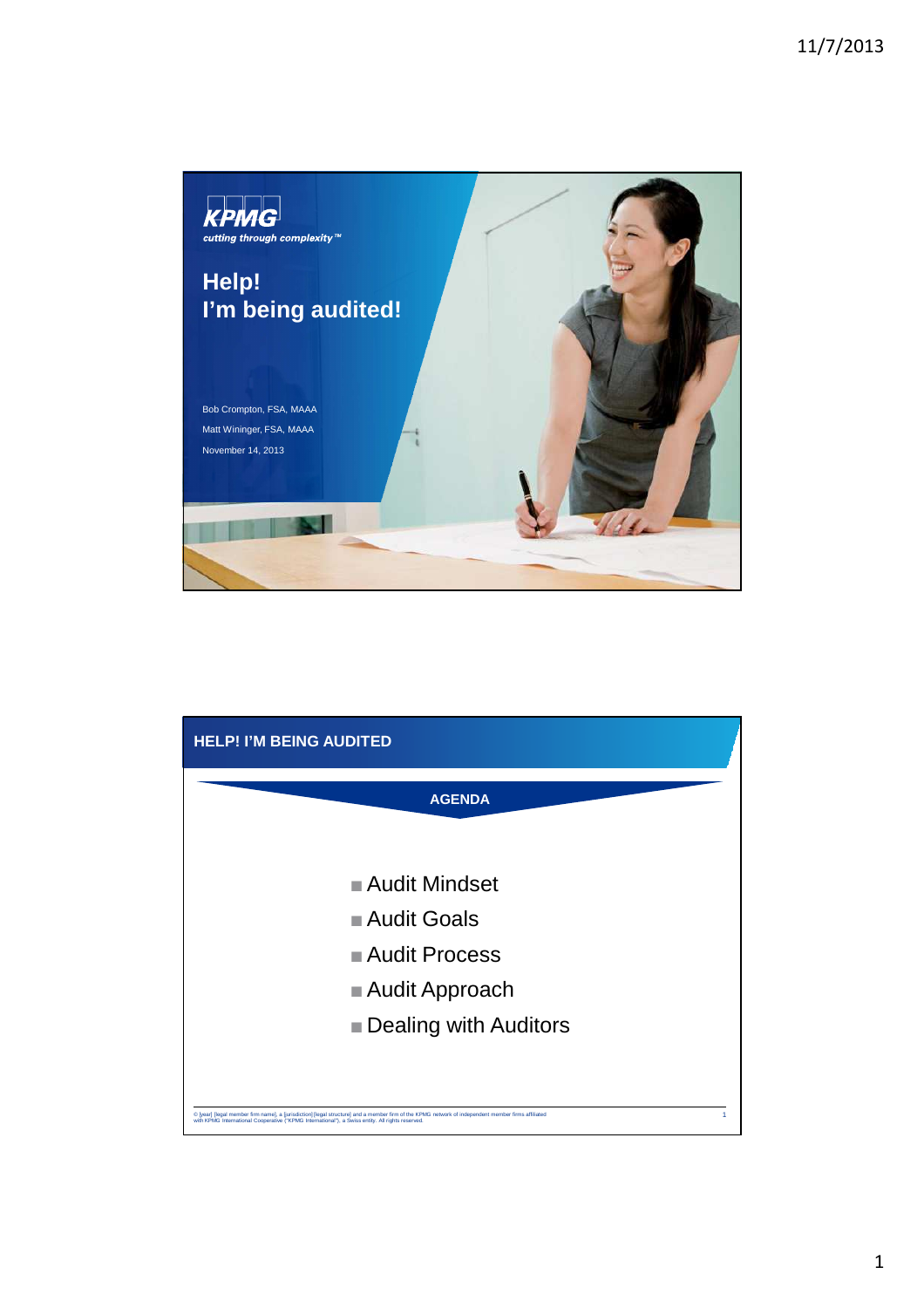| <b>The Audit Mindset</b>                                                                         |                                                                                                                                                    |  |
|--------------------------------------------------------------------------------------------------|----------------------------------------------------------------------------------------------------------------------------------------------------|--|
| <b>Controls</b>                                                                                  | Detect & Prevent Errors<br>$\blacksquare$ Review<br>■ Authorization<br>• Restriction<br>• Reconciliation<br>• Monitoring                           |  |
| <b>Control Mindset</b>                                                                           | "To err is human  to really foul things up, you need an actuarial<br>model<br>Increasing complexity $\rightarrow$ Increasing likelihood of error   |  |
| <b>Assurance</b>                                                                                 | • Positive Assurance vs. Negative Assurance<br>Absolute Assurance vs. Relative Assurance<br>Assurance Level Drives Testing Level                   |  |
| <b>Status Quo Doesn't</b><br><b>Define Acceptable</b>                                            | Audit Evidence                                                                                                                                     |  |
| with KPMG International Cooperative ("KPMG International"), a Swiss entity. All rights reserved. | C [year] [legal member firm name], a [jurisdiction] [legal structure] and a member firm of the KPMG network of independent member firms affiliated |  |

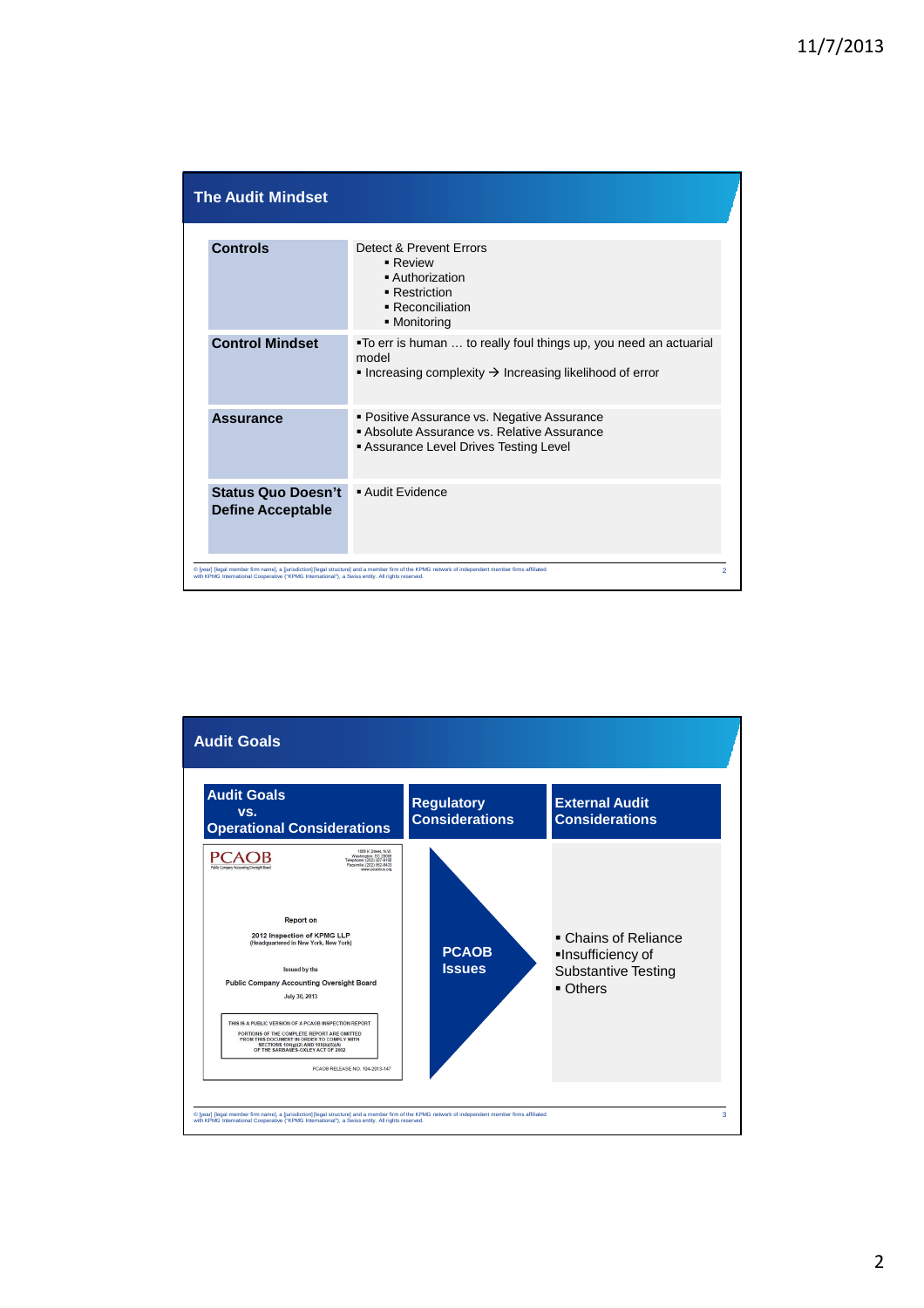4

## **Typical Audit Goals**

Audits are long-duration projects resulting in an audit report, whose conclusions are supported by audit evidence.

| <b>Typical Stakeholders</b> | <b>Typical Audit Report Elements</b>     |
|-----------------------------|------------------------------------------|
| Regulator                   | Explanation of audit scope and approach  |
| <b>External auditor</b>     | Workpapers generated from audit evidence |
| Internal auditor            | Audit findings                           |
| Counterparty                | Conclusion/rating and recommendations    |
|                             |                                          |

Typical audit covers controls, operational effectiveness, and governance. Goal is to give the client assurance about operational effectiveness.

Understanding the auditor's stakeholders and goals helps optimize the audit.

© [year] [legal member firm name], a [jurisdiction] [legal structure] and a member firm of the KPMG network of independent member firms affiliated<br>with KPMG International Cooperative ("KPMG International"), a Swiss entity.

|                | <b>Auditor Activities</b>                                                                                                                                                | <b>Auditor-Client Interaction</b>                                                                     |  |
|----------------|--------------------------------------------------------------------------------------------------------------------------------------------------------------------------|-------------------------------------------------------------------------------------------------------|--|
| Planning       | Understand the business<br>Set initial audit objectives and scope<br>Perform initial risk analysis<br>Engagement memorandum                                              | Schedule the audit timing<br>Agree on scope and objectives with<br>management                         |  |
| Design         | Analyze risks and controls<br>Concentrate on material risks<br>Document business process and controls<br>Control design evaluation<br>Develop test plan including sample | Interact with management to analyze<br>procedures and controls<br>Promptly communicate issues         |  |
| <b>Testing</b> | Test controls<br>Test achievement of business objectives<br>Conclude on control design and effectiveness                                                                 | Partner with management to determine<br>risks and control mitigations                                 |  |
| <b>Results</b> | Present audit results, exposures, conclusions,<br>and mitigations to senior management and BoD                                                                           | Discuss audit conclusions<br>Confirm issues and mitigations<br>Determine risk and control mitigations |  |
| Closure        | Survey client management<br>Verify mitigations were performed<br>Report overdue items to senior management                                                               | Identify the best control solutions<br>Validate risk and control mitigations<br>prior to closure      |  |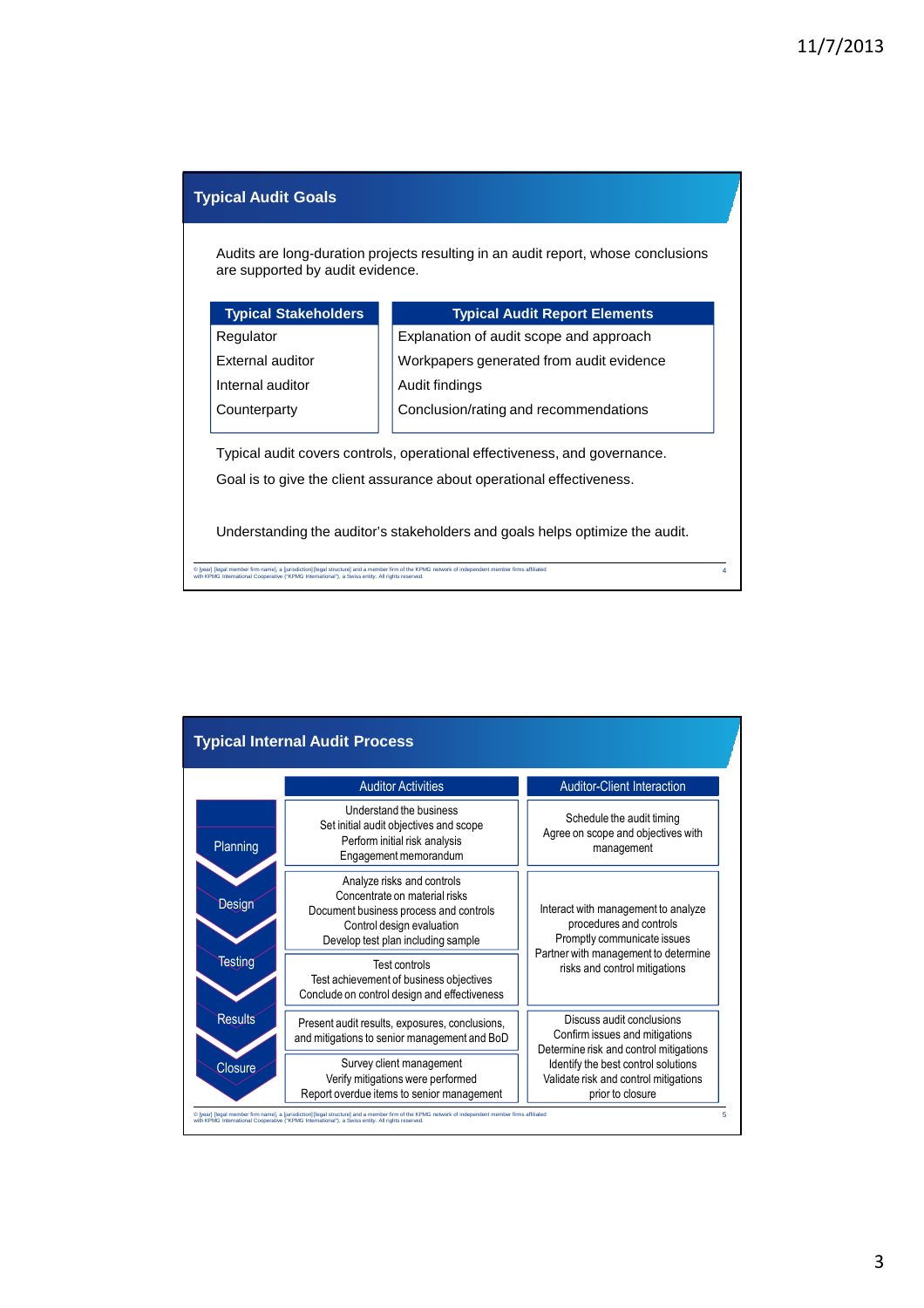

|                                                                                                                           | Responding to or Assisting         |
|---------------------------------------------------------------------------------------------------------------------------|------------------------------------|
|                                                                                                                           | Auditors or Examiners in           |
| <b>ACTUARIAL STANDARDS BOARD</b>                                                                                          | <b>Connection with Financial</b>   |
| <b>Actuarial Standard</b>                                                                                                 | <b>Statements for All Practice</b> |
| of Practice<br>No. 21                                                                                                     | Areas, effective April 30, 2005    |
|                                                                                                                           | and revised as of May 1, 2011.     |
| <b>Responding to or Assisting Auditors or Examiners</b><br>in Connection with Financial Statements for All Practice Areas | Applies to actuaries when          |
|                                                                                                                           | providing professional services    |
| <b>Revised Edition</b>                                                                                                    | as a responding actuary or as a    |
|                                                                                                                           | reviewing actuary, in connection   |
|                                                                                                                           | with an audit or examination of a  |
| Developed by the<br>Task Force to Revise ASOP No. 21 of the                                                               | financial statement. Also:         |
| <b>General Committee of the</b><br><b>Actuarial Standards Board</b>                                                       | ASOP <sub>23</sub>                 |
|                                                                                                                           |                                    |
| <b>Adopted by the</b><br><b>Actuarial Standards Board</b>                                                                 | ASOP 41                            |
| September 2004<br>Updated for Deviation Language Effective May 1, 2011                                                    | ASB Exposure Draft on              |
| (Doc. No. 139)                                                                                                            | Modeling                           |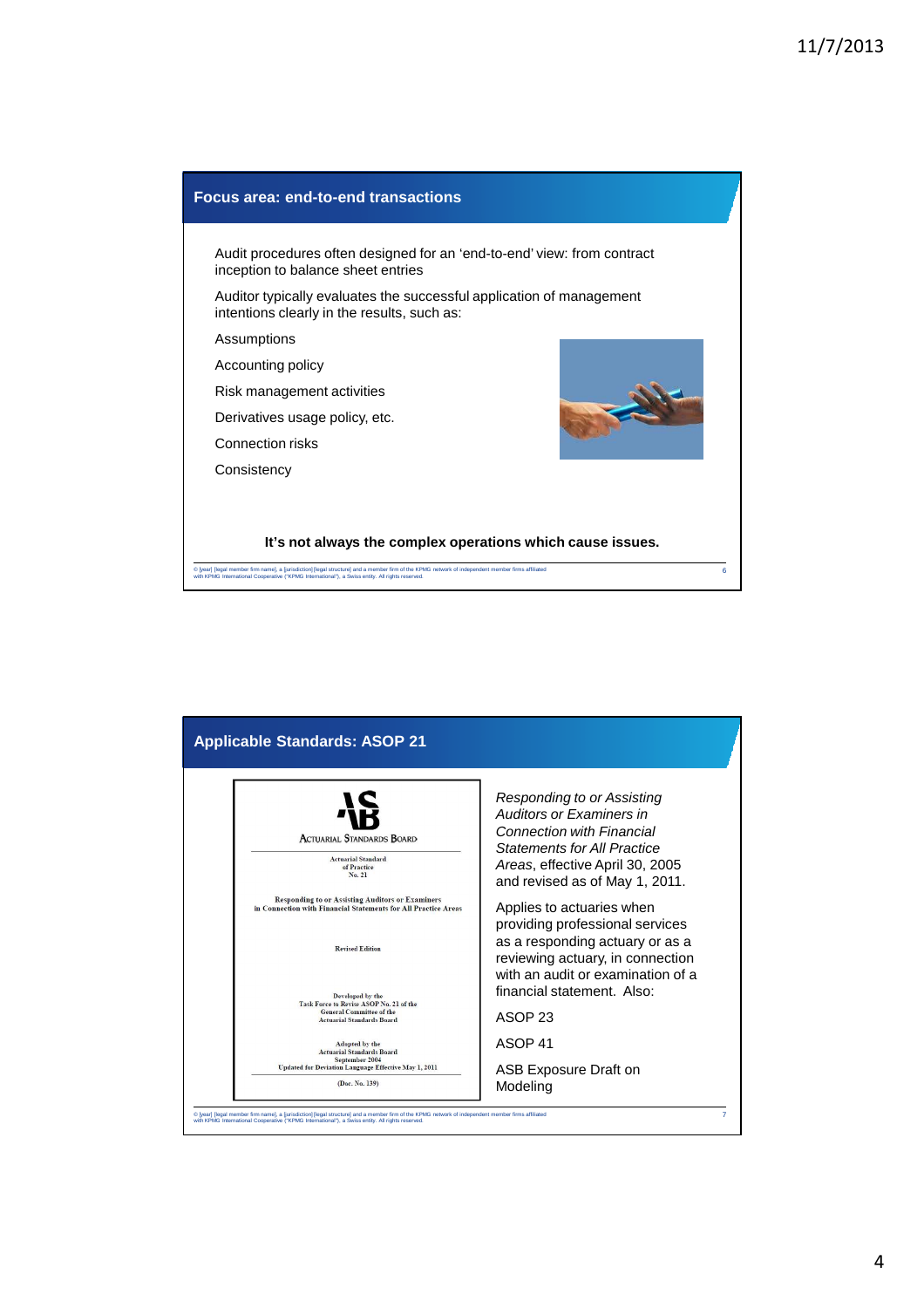

| <b>CPAs vs. FSAs</b>                                     | ■ Testing<br>• Documentation<br>■ Review of Controls                                                                                                                                                                                                                                                                    |  |
|----------------------------------------------------------|-------------------------------------------------------------------------------------------------------------------------------------------------------------------------------------------------------------------------------------------------------------------------------------------------------------------------|--|
| Coordination<br><b>Among Multiple</b><br><b>Auditors</b> | ■ Within same audit team<br>Across different audit teams                                                                                                                                                                                                                                                                |  |
| <b>Typical Audit</b><br><b>Testing</b>                   | ■ Recalculations<br>• Directed Sensitivity Tests<br>■ Tests of controls<br>. Walk through<br>■ Review & Testing of Experience studies<br>• Reconciliation to Ledger<br>" Quantification of Unlocking or Assumption Change<br>$\blacksquare$ Tests of reinsurance<br>■ Test of changes in credited interest or dividends |  |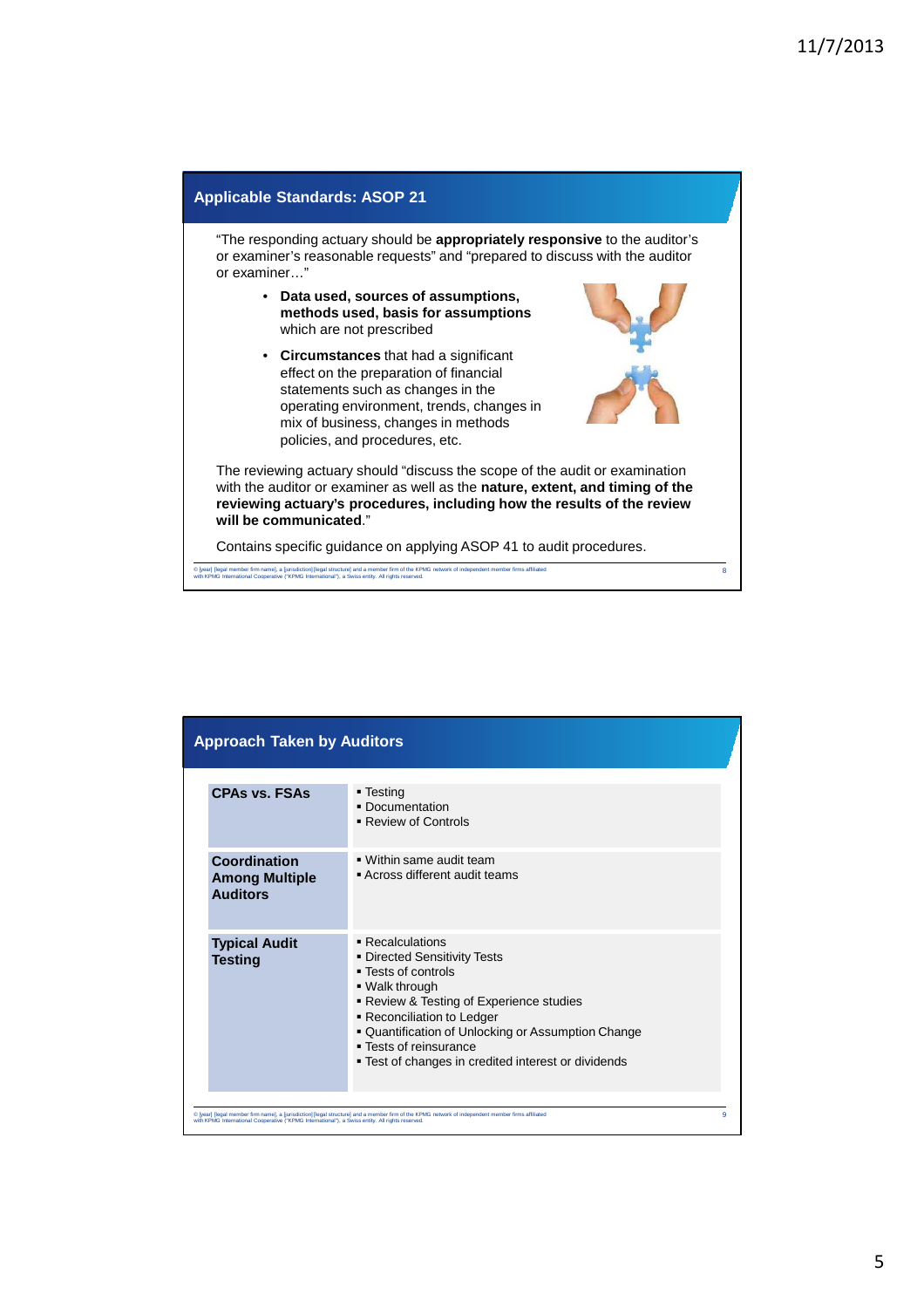|                                                                                                  | <b>Approach Taken by Auditors (continued)</b>                                                                                                                                                                                                                    |    |
|--------------------------------------------------------------------------------------------------|------------------------------------------------------------------------------------------------------------------------------------------------------------------------------------------------------------------------------------------------------------------|----|
| <b>Sampling Approach</b>                                                                         | Risk-based sampling<br>• Incremental sampling<br>Random sampling                                                                                                                                                                                                 |    |
| <b>Audit Red Flags</b>                                                                           | • New or amended reinsurance treaties<br>• Large unexplained changes in reserve trends or DAC unlocking<br>Aggregate k-factor approaching unity<br>System conversion<br>• New complete product<br><b>- Acquisition or Divestiture</b><br>■ Turnover in key staff |    |
| with KPMG International Cooperative ("KPMG International"), a Swiss entity. All rights reserved. | C [year] [legal member firm name], a [jurisdiction] [legal structure] and a member firm of the KPMG network of independent member firms affiliated                                                                                                               | 10 |

| <b>Governance and Reliances</b>                                                                  |                                                                                                                                                                                                                                                               |
|--------------------------------------------------------------------------------------------------|---------------------------------------------------------------------------------------------------------------------------------------------------------------------------------------------------------------------------------------------------------------|
| Governance                                                                                       | . Who is ultimately responsible for your reporting output?<br>. What direct and indirect guidance have you been given on preparing<br>financial reporting output?<br>. What guidance on preparing financial reporting output have you given to<br>your staff? |
| <b>Reliances</b>                                                                                 | • Chain of Reliances<br><b>Leading Practices</b><br>- Responsibility to Review & Challenge                                                                                                                                                                    |
| with KPMG International Cooperative ("KPMG International"), a Swiss entity. All rights reserved. | C [year] [legal member firm name], a [jurisdiction] [legal structure] and a member firm of the KPMG network of independent member firms affiliated                                                                                                            |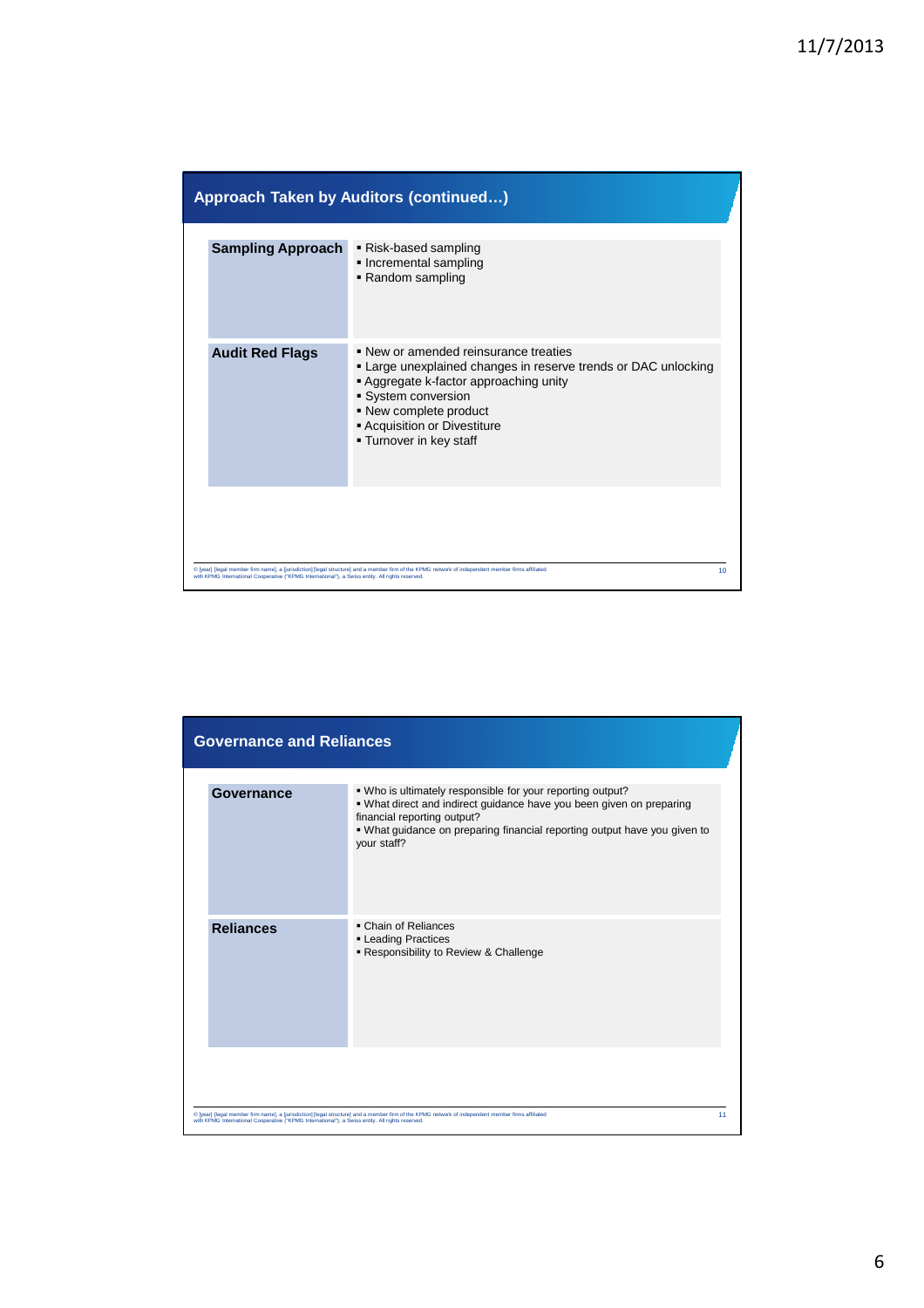